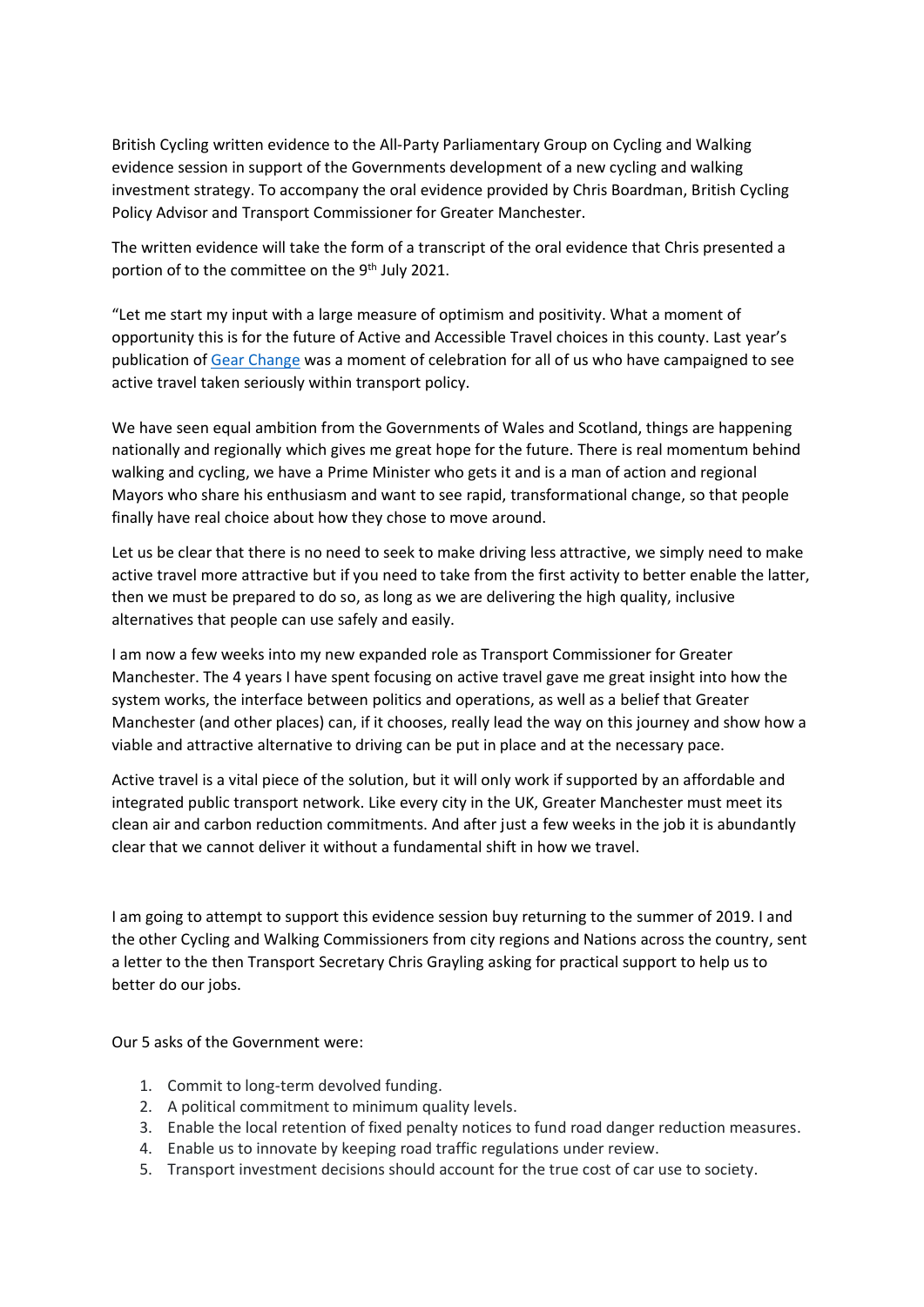I still believe that these are the right practical ways to help the Government plan for an effective and targeted investment strategy that can deliver quickly and with ambition.

Let us look at what progress has been made so far and what we have not yet started.

**Funding** - £2bn is a fantastic commitment, but it is not the long-term settlement that Local Government needs across England. Indeed, the short-term bidding process is hampering delivery this year. We absolutely need the next investment strategy to commit to long term funding so that councils can invest in the specialist expertise necessary to develop and deliver high quality 'active travel' schemes. I know how hard it is for Local Government to develop and then hold on to talented people. A long-term strategic funding settlement that allows Councils to build effective teams is vital for the delivery of high-quality walking and cycling infrastructure. Gear Change has delivered the ambition, we now need the investment strategy to deliver the money and it needs to be a transformational bold level of investment.

**Design standards** – LTN 1/20 is excellent. In Greater Manchester we have invested in accessible training for Highways teams in our 10 Districts so that they understand how the standards support them in their roles, how to use them most effectively and most important of all how to engage with the communities they serve so that change is received positively. It is excellent to hear that the DfT are now replicating this training for councils across the country, and I hope that my team at TfGM can support them by sharing our experiences over the last 3 years.

But what about standards for walking and wheelchair users and public transport users? There is an urgent need for continual review and improvement. It is wonderful that the Manual for Streets is being reviewed and a new updated version planned. When it is published it must have the same fanfare and promotion that LTN 1/20 had, and the standards must be enforced with the same rigor and accessible training delivered widely. This is especially true for the building of new developments. It is vital that the Secretary of State for Housing, Communities and Local Government ensures that his teams and his agencies take this work seriously and engage with the DfT closely. I would like to see that vital cross department work specifically outlined in the next investment strategy as it has been in Gear Change.

**Fixed penalty fines** – We have sadly seen no movement on this critical issue. The case we made 2 years ago remains. Significant cuts to road policing budgets have led to a dramatic reduction in operations and a marked increase in road danger and casualties. These traffic offences could be more effectively enforced if revenue from fixed penalty notices from road offences were kept locally and reinvested in road safety activity in the community where the offences are taking place.

This approach would not only give local police forces the means to improve road safety, but it would generate public support for such activity, where funds generated can be seen to be invested back into their community. Ultimately, the aim would be to remove the need for major enforcement activity when casualty rates are drastically reduced through the provision of self-enforcing road infrastructure and road user behaviour.

This strategy is already being utilised in Scotland where 19+ local authorities are reinvesting the income in not only enforcement activities but public transport, car clubs, parks maintenance, and park and rides.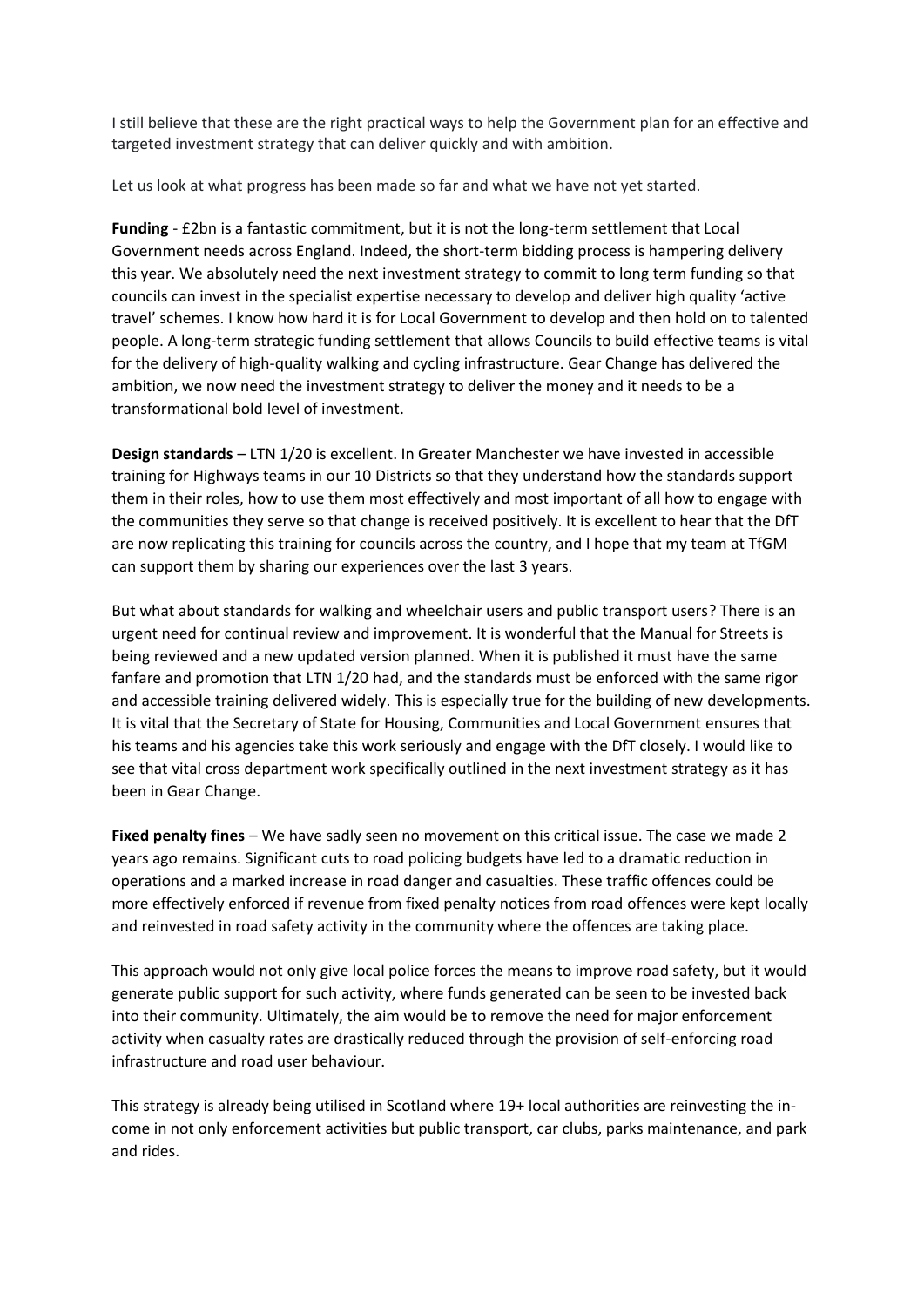We urgently need a visible enforcement presence on our road network. Sadly, one of the very negative impacts of the Pandemic Lockdowns was that dangerous speeding by too many drivers rocketed and that dangerous trend has continued as our roads have filled up again with cars. English Councils urgently need new devolved powers to police their urban and rural roads, raise funding and keep people safe.

Closely aligned with this (and brilliantly championed by Cycling UK) is the need for the comprehensive review of road traffic offences and penalties, as [promised back in 2014.](https://gbr01.safelinks.protection.outlook.com/?url=https%3A%2F%2Fwww.cyclinguk.org%2Fnews%2Fgovernment-announces-full-review-of-driving-offences-and-penalties&data=04%7C01%7CNickChamberlin%40britishcycling.org.uk%7C8cf2c75aa3e4488b13da08d93d6b8f98%7C3255a076e8484c6c8b8040a322d59250%7C0%7C0%7C637608356176900804%7CUnknown%7CTWFpbGZsb3d8eyJWIjoiMC4wLjAwMDAiLCJQIjoiV2luMzIiLCJBTiI6Ik1haWwiLCJXVCI6Mn0%3D%7C0&sdata=Tbz5DcySae2ssqwE1mkOfiHCKNV05NaQRIyTWFVs2K8%3D&reserved=0) People need to both be safe and feel safe on our roads and that requires the most dangerous drivers to be banned from ever driving again. Driving is a privilege not a right and if people abuse that privilege, then it should be taken away from them.

**Traffic regulations** – Sadly, this is one of the most frustrating areas where we have not seen any movement. The very welcome review of the Highway code will we hope if delivered in full be very helpful but need legal and engineering solutions now to deliver the required infrastructure and to adapt to a rapidly changing post COVID world.

As we stated 2 years ago if we are to encourage more people to walk and cycle, we need a framework that enables us to explore new solutions and not hinder progressive thinking. We need to be open about where the regulations are not delivering a truly high-quality experience for people walking and cycling.

This should include looking at ways to improve pedestrian crossing provision such as simple zebra crossings at side roads or reviewing guidance on walking speeds to help local authorities make the case for extending pedestrian crossing times at signalised junctions. Importantly give Local Authorities the powers and the funding they need to lower the speed limits easily and quickly on many dangerous roads, urban and rural.

Why not also review our National Speed Limits, we live in a very different world from the one where 60MPH and 30MPH were considered appropriate. Our roads are crowded and often in poor repair, if we want to tackle dangerous speeding lets be bold and make everyone slow down. Many such ideas are in regular use across the world including devolved nations of the UK but are not currently sanctioned in England.

We would ask that traffic regulations, be kept under constant review to ensure they meet the needs of cities and communities across the country. City regions like Greater Manchester are eager to work collaboratively with the Department for Transport to update road traffic regulations and, with government backing, pilot ideas with real promise. Let Local Government be the testing area for new ideas, let us be brave and learn by trying. If the Pandemic has taught us anything it is that we do things quickly if we want to and that a pilot is not permanent and can be easily taken out again if proven not to work.

**True costs of motoring** – We are living through a climate crisis. The Government has recognised this and later this year we host the UK will host the 26th UN Climate Change Conference COP 26. We know that transport is one of the biggest contributors of dangerous greenhouse gasses to the atmosphere and that toxic air is killing thousands of people each year and stunting the lives of children.